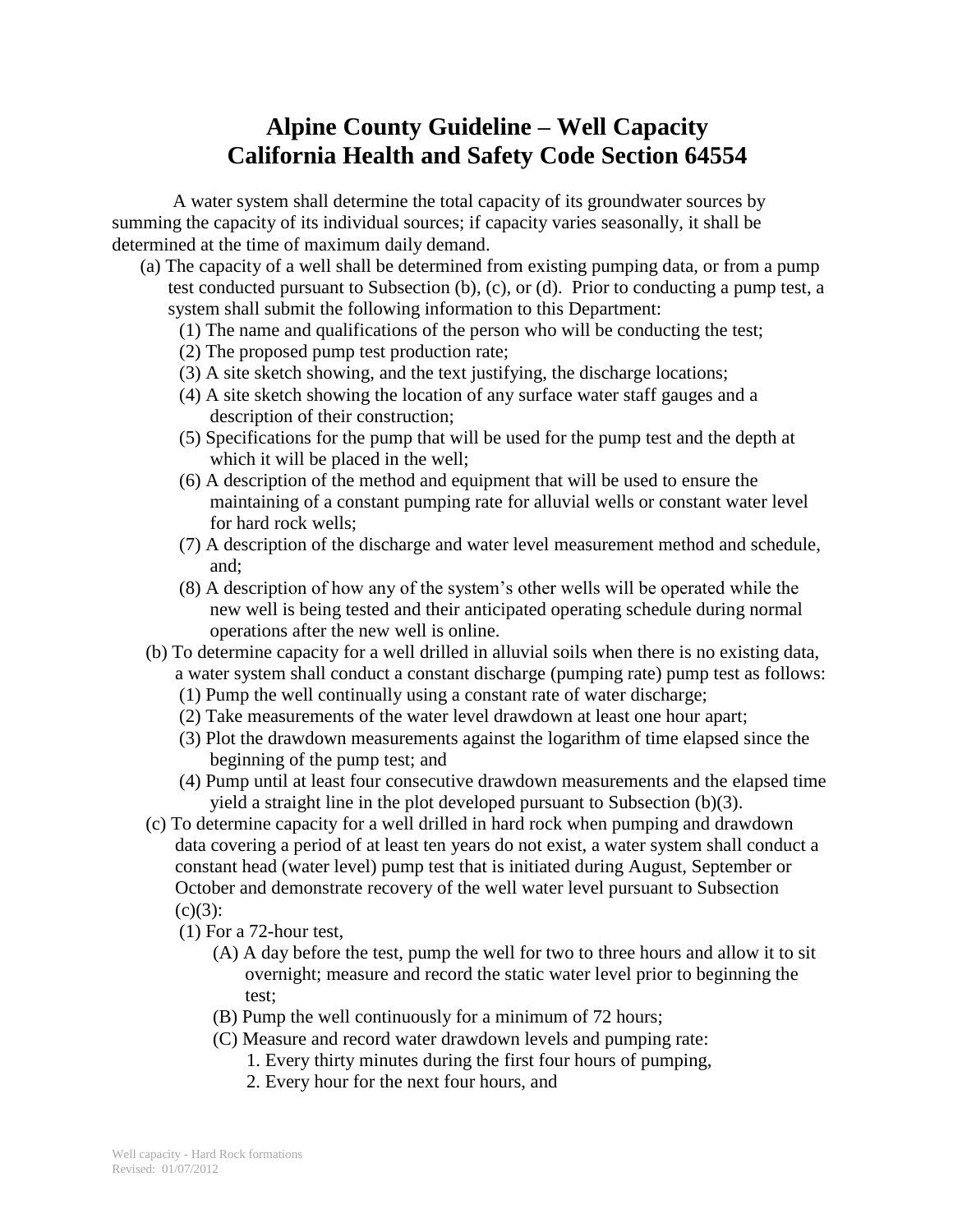- 3. Every four hours thereafter; and
- (D) Pump until the water drawdown level is constant for at least four measurements collected at four-hour intervals; and
- (E) Plot pumping rate versus time on semi-logarithm graph paper with the time intervals on the horizontal axis and the pumping rates on the vertical axis;
- (2) For a 10-day test,
	- (A) A day before the test, pump the well for two to three hours and allow it to sit overnight; measure the static water level prior to beginning the test;
	- (B) Pump the well continuously for a minimum of 10 days;
	- (C) Measure and record water drawdown levels and pumping rate:
		- 1. Every thirty minutes during the first four hours of pumping,
		- 2. Every hour for the next four hours,
		- 3. Every eight hours for the remainder of the first four days,
		- 4. Every 24 hours for the next five days, and
		- 5. Every four hours thereafter;
	- (D) Pump until the water drawdown level is constant for at least four measurements collected at four-hour intervals;
	- (E) Plot pumping rate versus time on semi-logarithm graph paper with the time intervals on the horizontal axis and the pumping rates on the vertical axis;
- (3) To complete either the 72-hour or 10-day test, the well shall recover within a length of time equivalent to the duration of the pumping time of the pump test. Recovery means that the water level has returned to within two feet of the static water level measured at the beginning of the pump test or to a minimum of ninetyfive percent of the total drawdown measured during the test, whichever is most stringent. If the well does not recover pursuant to this criteria, capacity cannot be determined pursuant to Subsection (c)(4). To demonstrate the recovery, measure and record the water level in the pumped well:
	- (A) Every 30 minutes during the first four hours after pumping stops,
	- (B) Hourly for the next eight hours,
	- (C) Every 12 hours until either the water level in the well recovers to the static level measured prior to the test, or for the length of time the well was pumped for the test, whichever occurs first; and
	- (D) Plot water level versus time on semi-logarithm graph paper with the time intervals on the horizontal axis and the water levels on the vertical axis.
- (4) Capacity shall be calculated as:
	- (A) For a 72-hour test, 25% of the last of the four measurements taken pursuant to Subsection  $(c)(1)(D)$ ; or
	- (B) For a ten-day test, 50% of the last of the four measurements taken pursuant to Subsection  $(c)(2)(D)$ .
- (d) The capacity of a well may be assigned on the basis of an alternative pump test, providing that:
	- (1) Prior to conducting the test, the water system submits a proposal prepared by a licensed hydrogeologist with at least three years experience in the conduct of well capacity tests to the Department for review and approval; in addition to the information in Subsection (d), the proposal shall include: